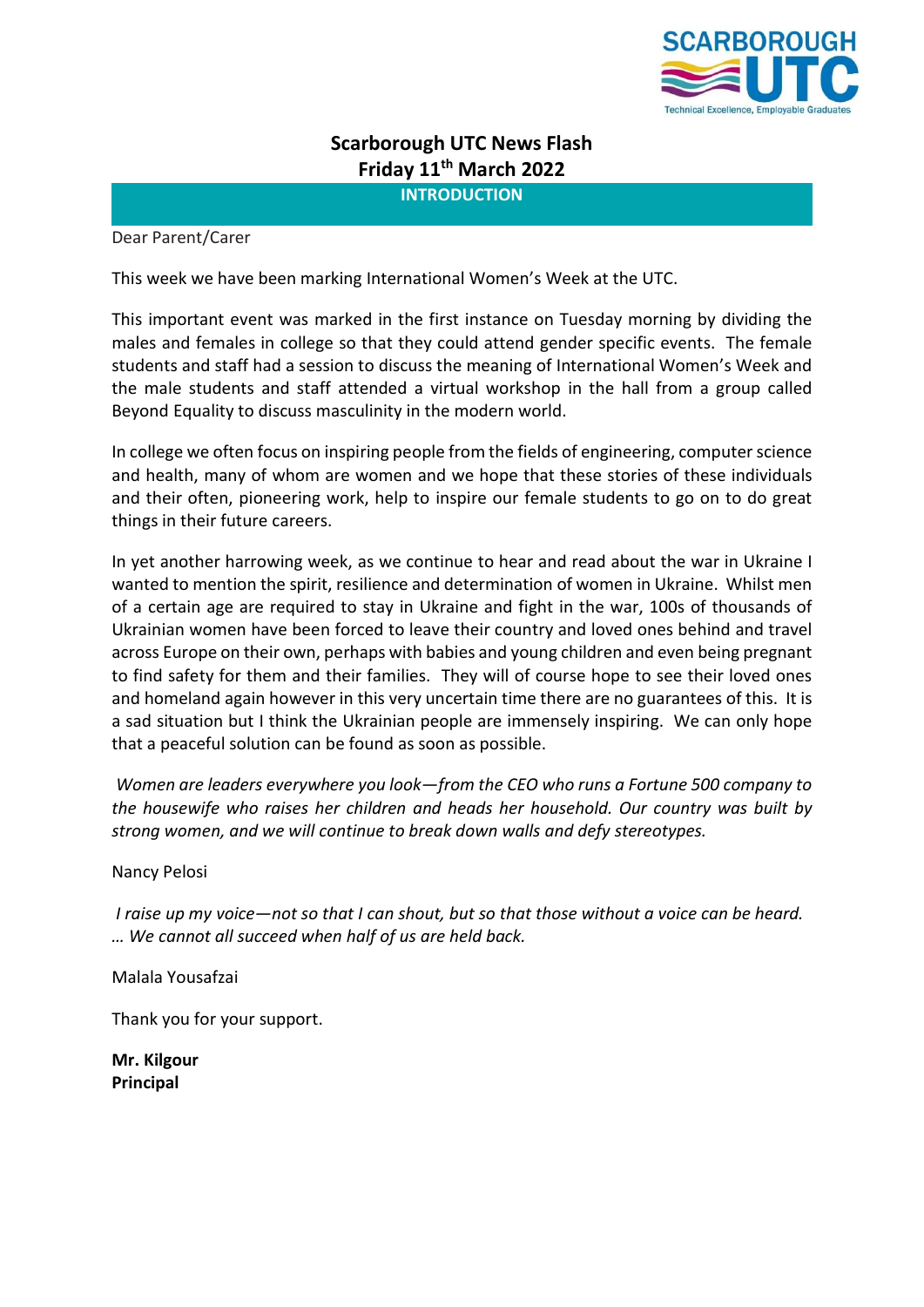#### T&L@SUTC

Our whole college project based learning activity, taking place during Friday enrichment sessions for the last half term, has now come to an end. The project culminated with student teams presenting to five Unison engineers and managers, demonstrating their presentation skills through communication of their project approach and outcomes. This included product design and manufacture, team profiles, project costing, time management and the use of Gantt charts and general project management skills. The Unison team were hugely impressed with the product designs produced by all teams, and with the outstanding effort many had put into their final presentations. Student outcomes were testament to the ethos and employability skills embedded within all subjects at Scarborough UTC. The successful teams will be announced during a special assembly on 21/3 with the winning students receiving Amazon vouchers and Unison branded gifts.

## TECHNICAL EXCELLENCE

News from Systems Control this week; Students have had a fantastic week in Systems Control this week, with practical circuit building and testing in Year 10, followed by CAD coursework. Students have really impressed with their focus and attention to detail. With us continuing with coursework, I'd like to commend the maturity shown by our Year 10 students as they meet the challenge of GCSE level systems, a course they have not studied prior to coming to Scarborough UTC.

Year 11 have been making strides with their Process Control coursework - this week analysing the programming in devices such as a car engine, washing machine or microwave in relation to its' input sensors and output devices - again with a really positive sense of understanding. Our Y12 and 13 students have had a theoretical focus on electronic and electrical design - investigating the uses of magnetic screening, and what electromagnetic compatibility means - in other words, protecting sensitive electronics from electromagnetic radiation.

The week has been capped by a visit from the Royal Navy, to meet our Y10 and Y11 enrichment students involved with the Royal Navy precision challenge - which was paused last year due to Covid, but is now live! We are so excited to have a team from Scarborough UTC competing in this National competition for UTC's - and the team were buoyed with the fact that a lot of their work using VEX robots can be used as research into their team portfolio. This is fantastic for them to hear, and I was so pleased to see how speaking with Paul from the Navy, how their confidence levels were boosted; they have made strong progress, and together with support from some of the Y10 robotics students, we should have a really good chance of doing well in the competition - to build a remote-control vessel which can retrieve a variety of objects from the seabed (scaled down!) Have a great weekend! from Mr Brown

#### ASSESSMENT AND CURRICULUM

All Years: All assessment information, Attendance, Professional values, behaviour and target information is published on the "My Child at school" app. This is a secure and personal portal that allows you to assess the progress of your child at any time. Invites for the portal have been issued. If there are any issues accessing the app, please report this to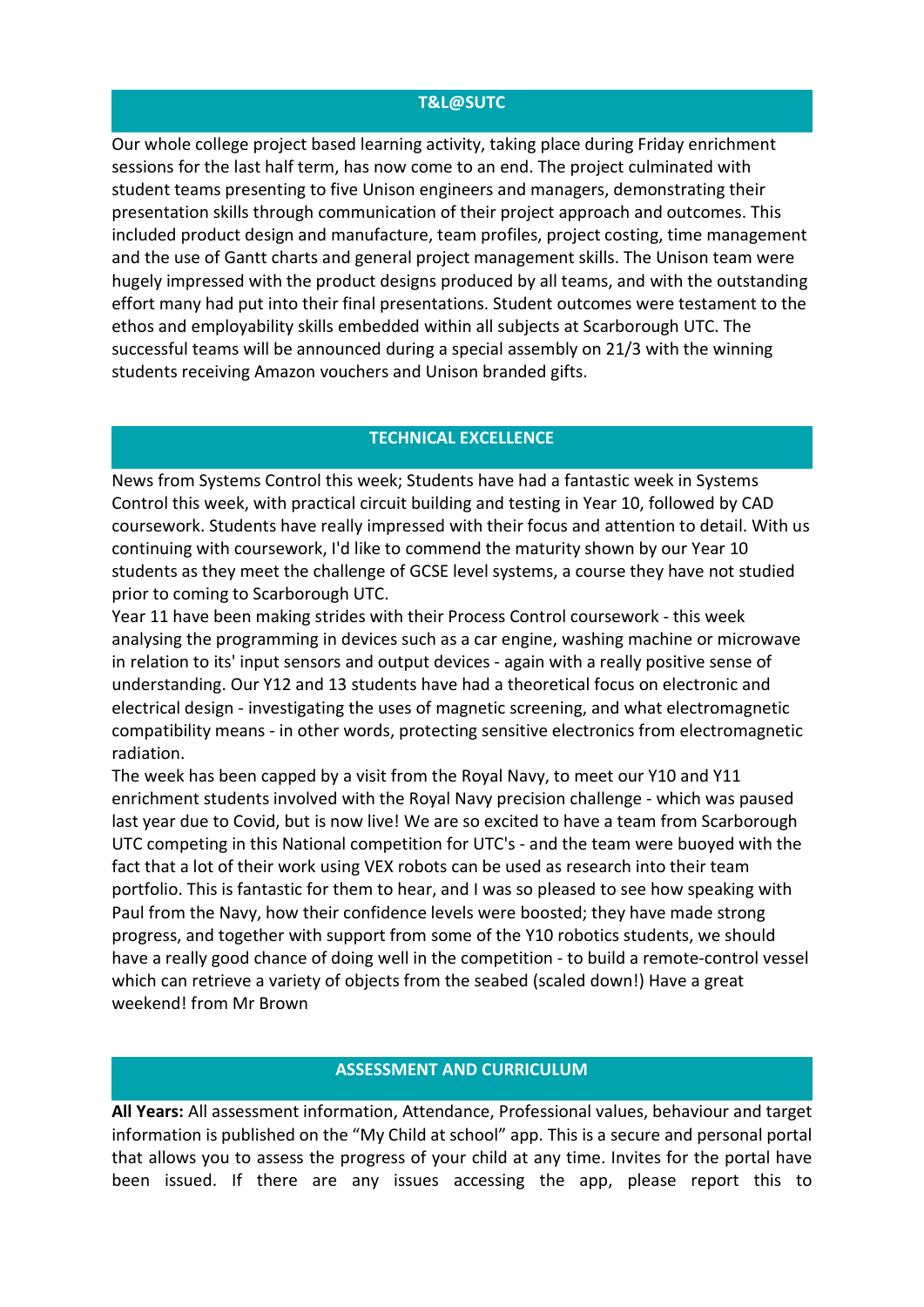enquiries@scarboroughutc.co.uk for further assistance. Registering for the APP is vital as this is the primary method of regular communication to parents.

# Behaviour and Safety

It is important to continue the highest standards of business dress policy. Please check and ensure that equipment, stationary and scientific calculators are in good working order.

Maintaining 100% attendance is important to ensure we can continue to support progress effectively. Students are supported through tutor time with attendance challenges. Attendance is a very important focus for all students to ensure we can support attainment throughout the Spring term. A hard-working environment is vital to ensure students feel safe and make continued progress.

Firstly, structures are in place to guarantee that all students gain best opportunity to meet high standards and are recognised for hard work in areas identified by Professional Values and Employability Skills (PVES), these positive points are identified on your MCAS parental account. By tracking this information regularly, you will be able to identify areas of strength and development for your child

## Curriculum, Feedback and Assessment

## Y10 & 12

Good routine revision practice is essential in Year 10 and 12. Students complete a number of assessments across statutory subjects and Engineering or Health Pathways, it is important that students pay due attention to coursework deadlines and revise regularly.

#### Y11 & Y13

Assessment Data Analysis for the scheduled PPE's is now taking place.

Student's received results formally, by envelope on Thursday 10<sup>th</sup> March. Please use this opportunity to support progress and develop revision routines. Exams will start in 7 weeks.

Y11 and 13 progress evening will be held on Thursday 17th March and you will receive an invite for appointments via My Child at School. Please see the letter for details of the event. We look forward to seeing you next week.

#### SIXTH FORM

Year 13 have been given their PPE results. Students have copies of their summer exam timetable. It is just 7 weeks until exams start so revision plans and homeworking are key at this time.

Year 13 had a great time bowling last week with Mr Kilgour. Congratulations to Mark for winning the competition.

Manchester Metropolitan University presented information about their courses to Year 12 students.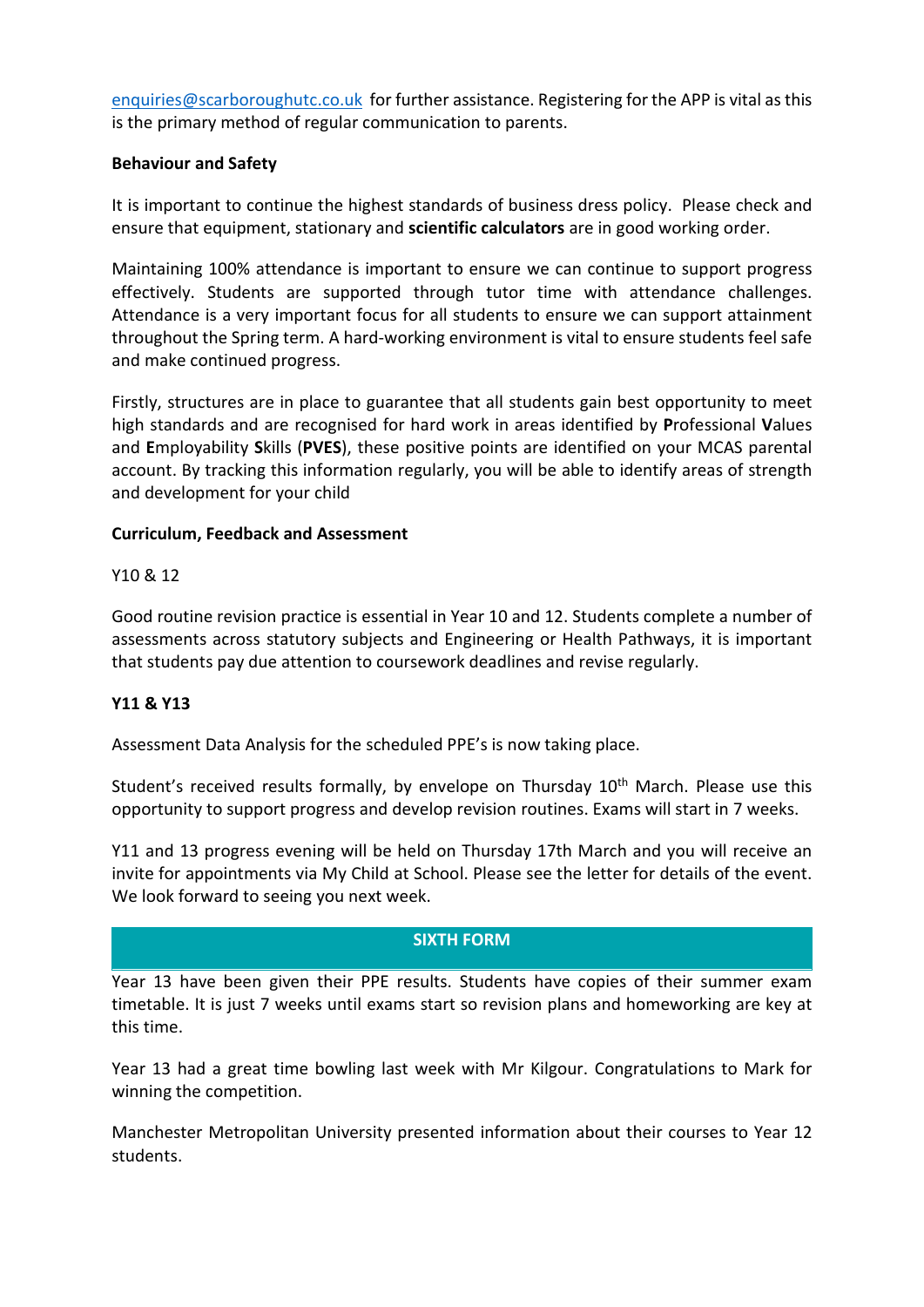# Oxbridge

# Subject Exploration | Thursday 17th March 2022, 6pm YEAR 12 | Sign-up here

We hear of super-curricular research all the time – and that it can help students gain a fascination for a subject and bolster university applications. But what exactly is a supercurricular activity and how is it done? Find out more in this session which covers where to find inspiration at home, at school, and, once pandemic restrictions are loosened, at museums, art galleries and elsewhere. We will also cover thinking critically and building up intellectual ideas and arguments

Brasenose College (Oxford University) and St Catharine's College (Cambridge University) are introducing a brand-new competition exclusively for Year 11 and Year 12 students at state schools in North Yorkshire.

We would like individual students to research, write and create a short (8-12 minute) lecture on a topic of your choice. Your lecture should be a 'talking head' style though feel free to make use of props (e.g. quoting from a book, playing some music, demonstrating a concept with an object) if you feel it adds to your explanation. Then again, if your lecture doesn't include any props, that's also totally fine. Need inspiration? Our friends at Massolit have kindly agreed to allow free access their video resources for a limited time (more details on this soon but most likely free access will be something like  $20<sup>th</sup>$  March –  $20<sup>th</sup>$  April)

And/or you can also see the winning entries to a similar video competition here.

https://youtu.be/FwgiO371Tqg https://youtu.be/zvB\_LyBdWw0

(please note all these examples are humanities but we VERY MUCH welcome science entries too).

# The deadline for entry will be 26<sup>th</sup> April.

Entries will be judged on:

- the educational value of the lecture does the viewer learn something interesting and unexpected?
- $\bullet$  the clarity and concision of the script is the material structured in a logical way?
- confidence and clarity of delivery  $-$  is the speaker looking at the camera? are they speaking loudly and clearly?
- creativity and originality. Find something a bit different to talk about and add your own views, interpretations and personality in.

We will not be judging the production quality of entries, so please don't worry about what you shoot your video on, and please don't waste any time on post-production.

#### How to enter:

Once you've created your video lecture, please upload it to YouTube and set it to 'unlisted'. If you don't already have a YouTube account, they are free and easy to set up! Then email the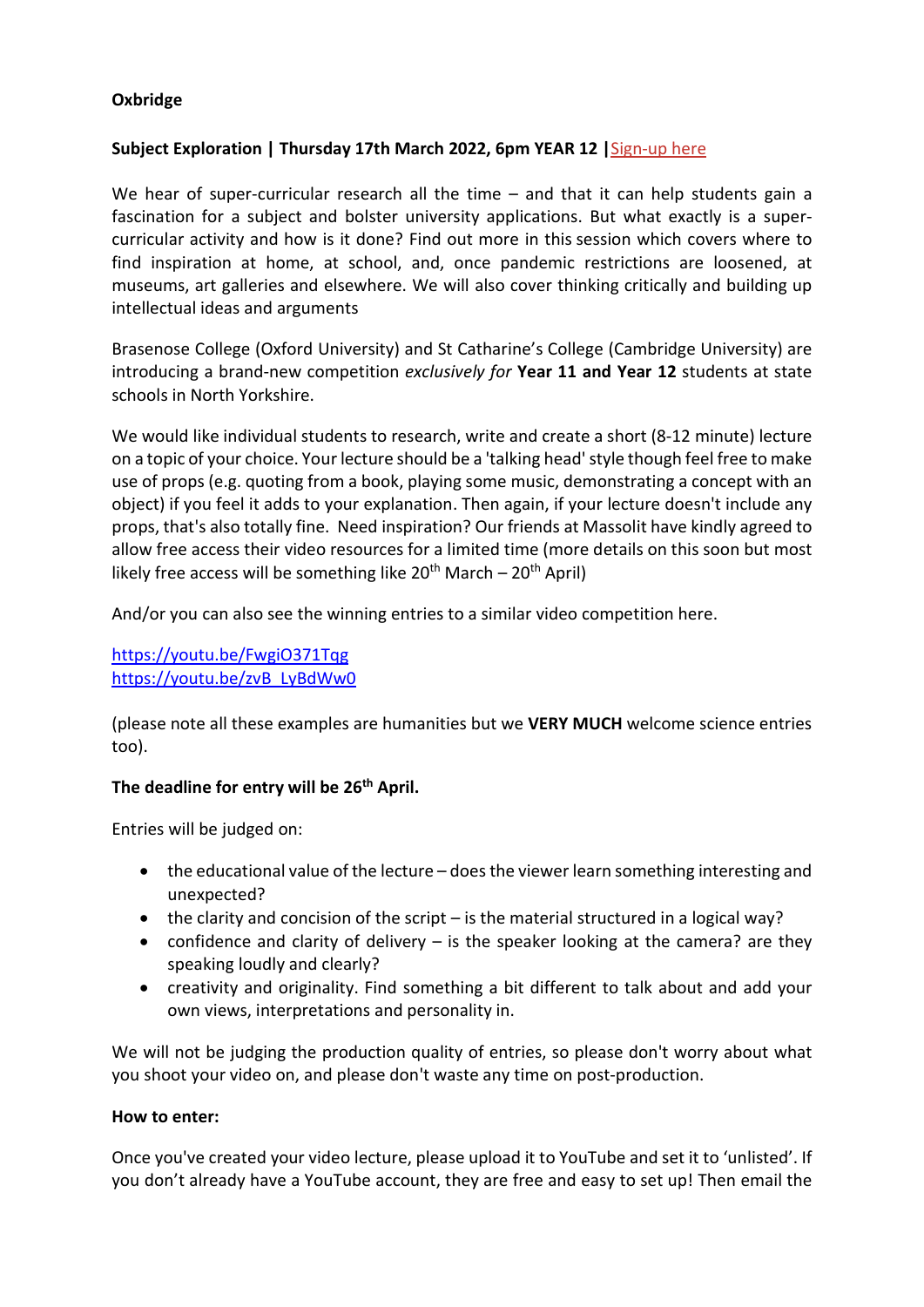URL link to your video to schools@bnc.ox.ac.uk with the subject line 'Video Essay Submission', along with the following details:

- Full name
- School:
- Year Group
- $\bullet$  Fmail

## Prizes:

£50 Amazon voucher for winner

£20 Amazon voucher for two runners up

Plus infinite kudos

## **ETHOS**

Our theme of the week has been Women's Rights we have had assemblies from Mrs Fearnehough on inequality and the gender inequality in the world today. Male students had a workshop with a national charity called Beyond Equality of positive masculinity. Beyond Equality is a charity working across the UK to promote healthy behaviour and an awareness of gender issues amongst young men and boys. The project was about negative stereotypes and attitudes held by boys towards marginalised genders - as well as themselves - that can lead to violent behaviour in later life. More details on how to support your child can be found here: https://www.beyondequality.org/

Female students took part in a workshop led by Miss Bailey on female stereotypes for International Women's Day.

# CAREERS

Our Year 10 students all took part in mock interviews on Thursday with local employers. They did a great job in speaking to the employers and developing their speaking skills. Thanks to Third Energy, Northern Powergrid, First Light Trust, Anglo American, Castle Group and Beyond Housing for their support for this initiative. Your child's feedback from the employer has been emailed to you and to them via our school system.

These were some of the comments the employers had about some of our Year 10's.

"Wow – what an interesting young person … who ever employs him will be very lucky" "He displayed a detailed understanding of engineering and his future progression" "Communicated very well and provided well thought out technical examples to the questions asked".

"Very passionate and shows initiative"

"Very ambitious"

"Confident and positive throughout"

"Very engaging and shows determination"

Year 11 students interested in an apprenticeship should register on apprenticeships.gov.uk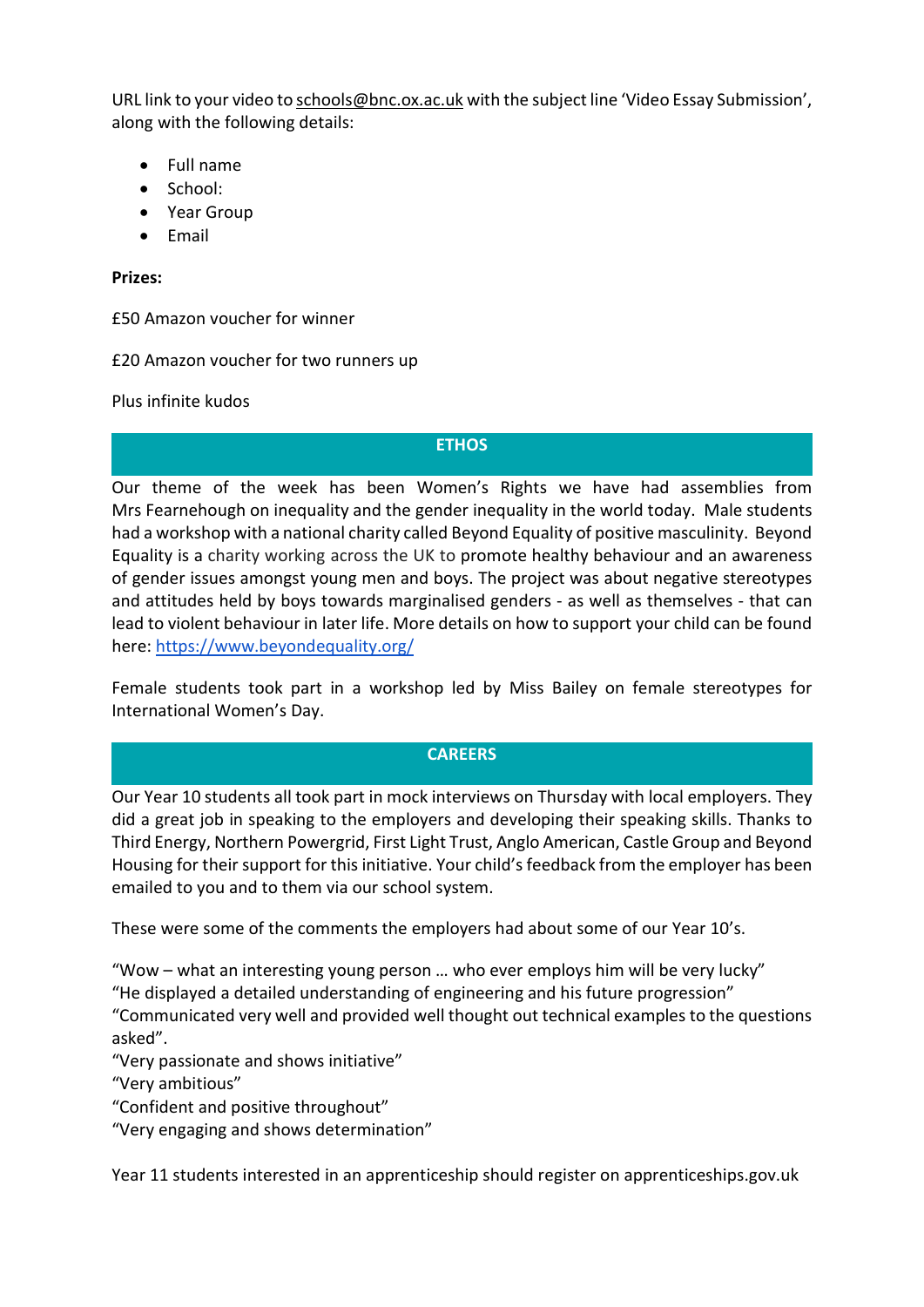Below are links to our partner employer vacancies:

| Anglo American              | mining Polyhalite<br>https://www.angloamerican.com/careers                                            |  |
|-----------------------------|-------------------------------------------------------------------------------------------------------|--|
| McCain                      | food product development and manufacture<br>https://www.mccain.com/careers/students-graduates/        |  |
| <b>GCHQ</b>                 | cybersecurity<br>https://www.gchq-careers.co.uk/early-<br>careers/apprenticeships.html                |  |
| Firmac                      | manufacture of duct forming machines<br>https://firmac.co.uk/home/careers                             |  |
| Unison                      | manufacture of tube bending machines<br>https://www.unisonItd.com/careers/                            |  |
| <b>Deep Sea Electronics</b> | PCB manufacture and generator controller development<br>https://www.deepseaelectronics.com/careers    |  |
| Northern Powergrid          | supply of electricity across the North<br>https://careermap.co.uk/northern-powergrid-apprenticeships/ |  |
| Severfield                  | structural engineering<br>https://www.severfield.com/apprenticeship-opportunities-<br>severfield/     |  |

# COMBINED CADET FORCE

Cadets from Scarborough CCF RN were very fortunate indeed to visit GCHQ Scarborough during one of our enrichment sessions.

Cadets were given a short presentation about how GCHQ fits in within the world of intelligence gathering and given an insight into the world of the Secret Intelligence Service. Although nothing secret was divulged for obvious reasons.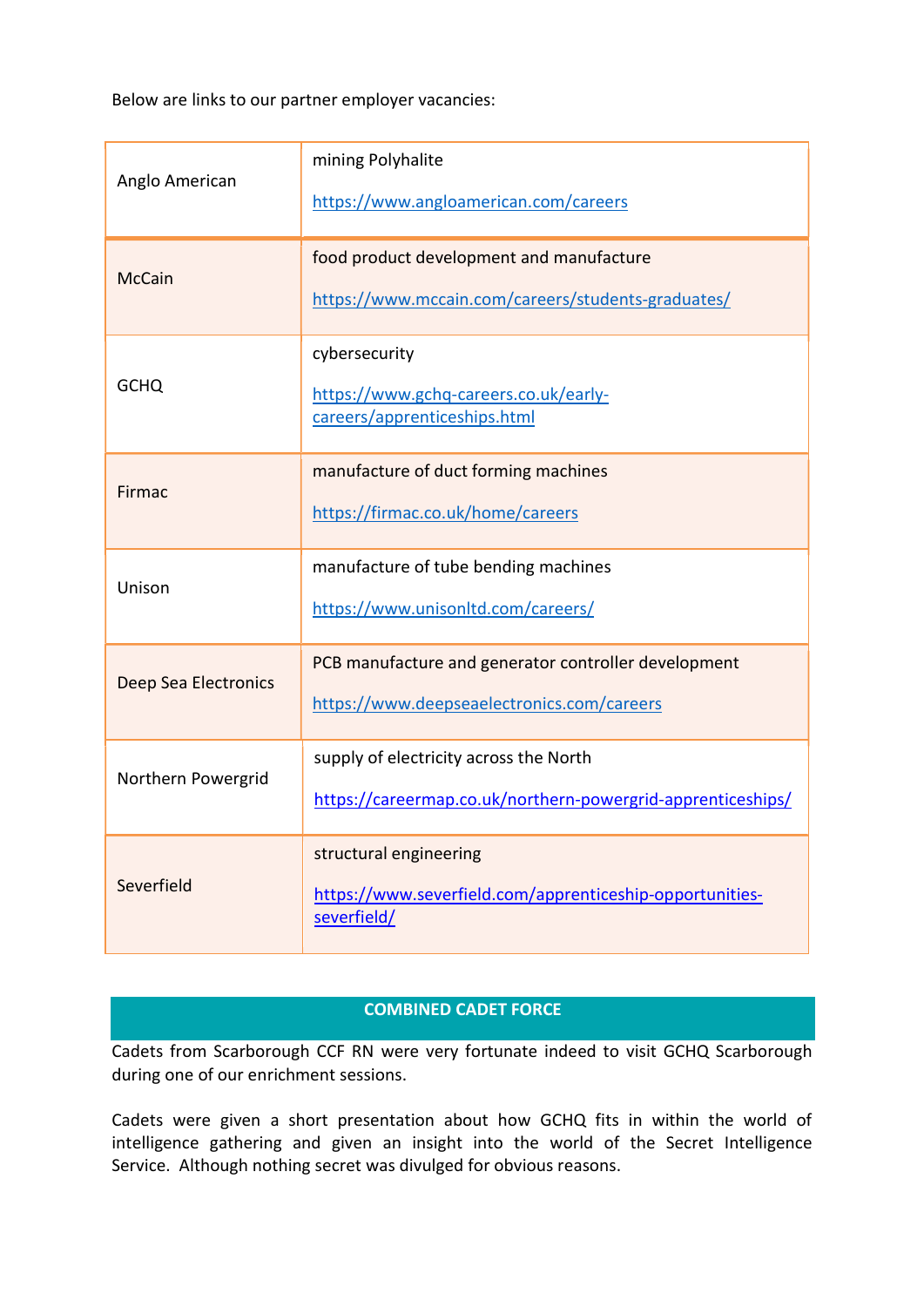Given what is happening in the world currently the cadets were fortunate to be given the opportunity to visit the site and they were able to access the museum. Scarborough GCHQ has been operating continuously since 1912 when the Royal Navy established a Wireless Telegraphy station and despite relocating to its current site in 1943 has 'listened' continuously since that first site in 1912.

The cadets visited the Bunker - an original listening bunker that now houses the museum. The museum tells the history of the sites in Scarborough and details the development of the kit (some of which has only just been declassified) used to listen in on the world to gather intelligence.

There is also one of the Enigma machines captured from the German Navy during the second world war, decrypted by Alan Turing and his team at Bletchley Park during the war and the cadets were able to see up close this piece of world history and hear the story about Mr Turing and his team with their involvement in saving countless lives and shortening the war by years.

Scarborough UTC continue to give opportunities to cadets that would not normally be experienced by many people. It strives to develop the cadet to be more confident in themselves, experience activities out of their comfort zone and develop the young person to be the best that they can be.

As Covid restrictions have been lifted it is hoped that the cadets will thrive. They will have access to Leadership courses, camps, Duke of Edinburgh Scheme and a new venture of a partnership with Wykeham Lakes, giving us sailing and other water sport activities. Many activities are free or subsidised to the cadets.

If you are interested in joining us in CCF please speak to either Lt Woolley or S/Lt Faunt at college.



| <b>DATES FOR YOUR DIARY</b> |                                                                     |  |
|-----------------------------|---------------------------------------------------------------------|--|
| Easter holiday:             | Monday 11 <sup>th</sup> April to Friday 22 <sup>nd</sup> April 2022 |  |